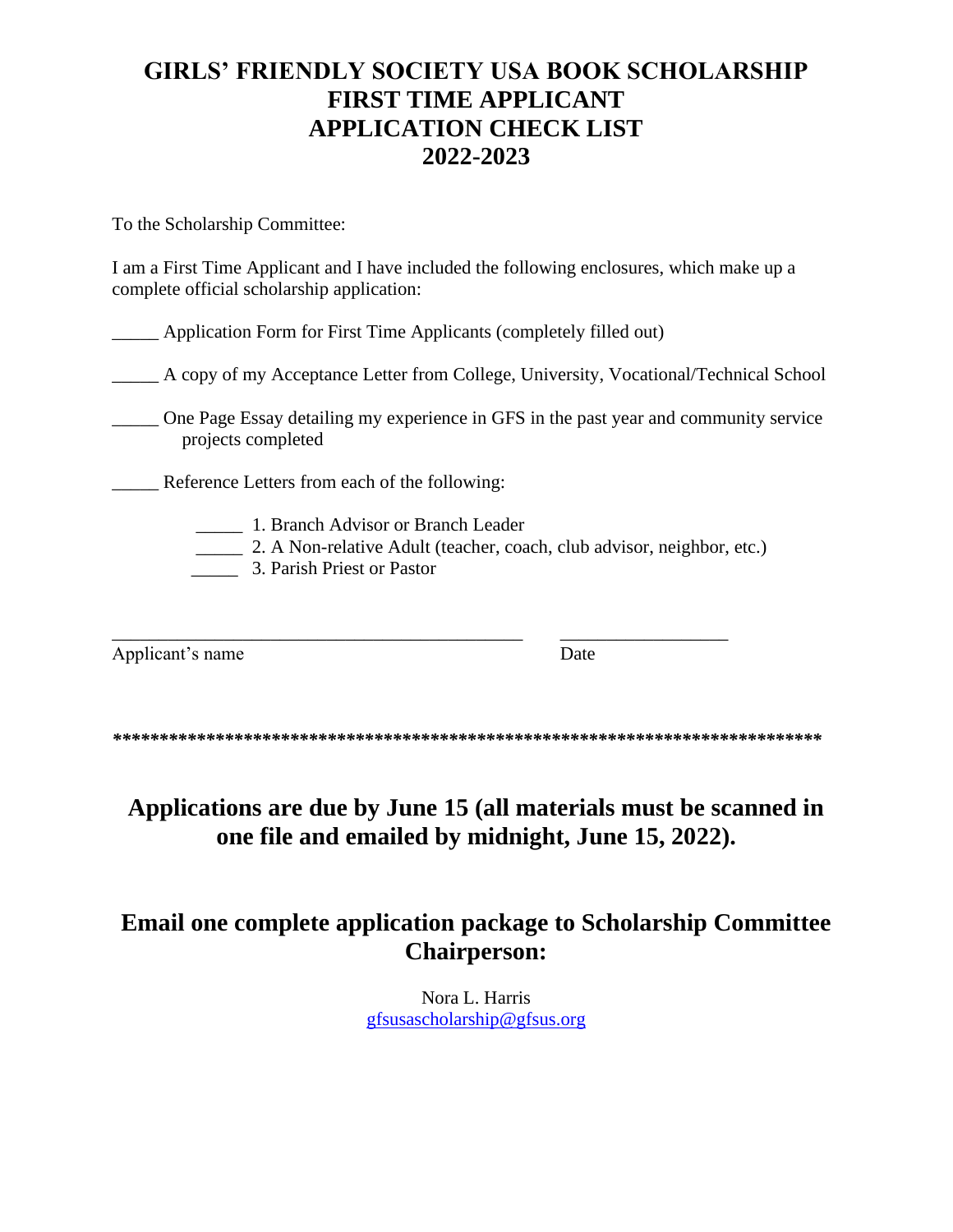## **GIRLS' FRIENDLY SOCIETY USA BOOK SCHOLARSHIP FIRST TIME APPLICANT APPLICATION FORM** 2022-2023

| (Please print or type)                                                                                                                                                                                                                                                                                                                                                                                                                                                                                                                                              |
|---------------------------------------------------------------------------------------------------------------------------------------------------------------------------------------------------------------------------------------------------------------------------------------------------------------------------------------------------------------------------------------------------------------------------------------------------------------------------------------------------------------------------------------------------------------------|
|                                                                                                                                                                                                                                                                                                                                                                                                                                                                                                                                                                     |
|                                                                                                                                                                                                                                                                                                                                                                                                                                                                                                                                                                     |
|                                                                                                                                                                                                                                                                                                                                                                                                                                                                                                                                                                     |
|                                                                                                                                                                                                                                                                                                                                                                                                                                                                                                                                                                     |
|                                                                                                                                                                                                                                                                                                                                                                                                                                                                                                                                                                     |
| Name of Branch/Church                                                                                                                                                                                                                                                                                                                                                                                                                                                                                                                                               |
|                                                                                                                                                                                                                                                                                                                                                                                                                                                                                                                                                                     |
|                                                                                                                                                                                                                                                                                                                                                                                                                                                                                                                                                                     |
| $\begin{tabular}{c} \textbf{Telephone} {\color{green} {\textbf{}}}\color{red} {\textbf{---}}\color{blue} {\color{green} {\textbf{---}}}\color{blue} {\textbf{---}}\color{blue} {\textbf{---}}\color{blue} {\textbf{---}}\color{blue} {\textbf{---}}\color{blue} {\textbf{---}}\color{blue} {\textbf{---}}\color{blue} {\textbf{---}}\color{blue} {\textbf{---}}\color{blue} {\textbf{---}}\color{blue} {\textbf{---}}\color{blue} {\textbf{---}}\color{blue} {\textbf{---}}\color{blue} {\textbf{---}}\color{blue} {\textbf{---}}\color{blue} {\textbf{---}}\color$ |
|                                                                                                                                                                                                                                                                                                                                                                                                                                                                                                                                                                     |
|                                                                                                                                                                                                                                                                                                                                                                                                                                                                                                                                                                     |
| $\text{Telephone: } (\_\_\_\_\_\_\_\_\_\_\_\_$                                                                                                                                                                                                                                                                                                                                                                                                                                                                                                                      |
|                                                                                                                                                                                                                                                                                                                                                                                                                                                                                                                                                                     |
|                                                                                                                                                                                                                                                                                                                                                                                                                                                                                                                                                                     |
|                                                                                                                                                                                                                                                                                                                                                                                                                                                                                                                                                                     |
| Name of accredited college, university, vocational/technical school where applicant has                                                                                                                                                                                                                                                                                                                                                                                                                                                                             |
|                                                                                                                                                                                                                                                                                                                                                                                                                                                                                                                                                                     |
|                                                                                                                                                                                                                                                                                                                                                                                                                                                                                                                                                                     |
|                                                                                                                                                                                                                                                                                                                                                                                                                                                                                                                                                                     |